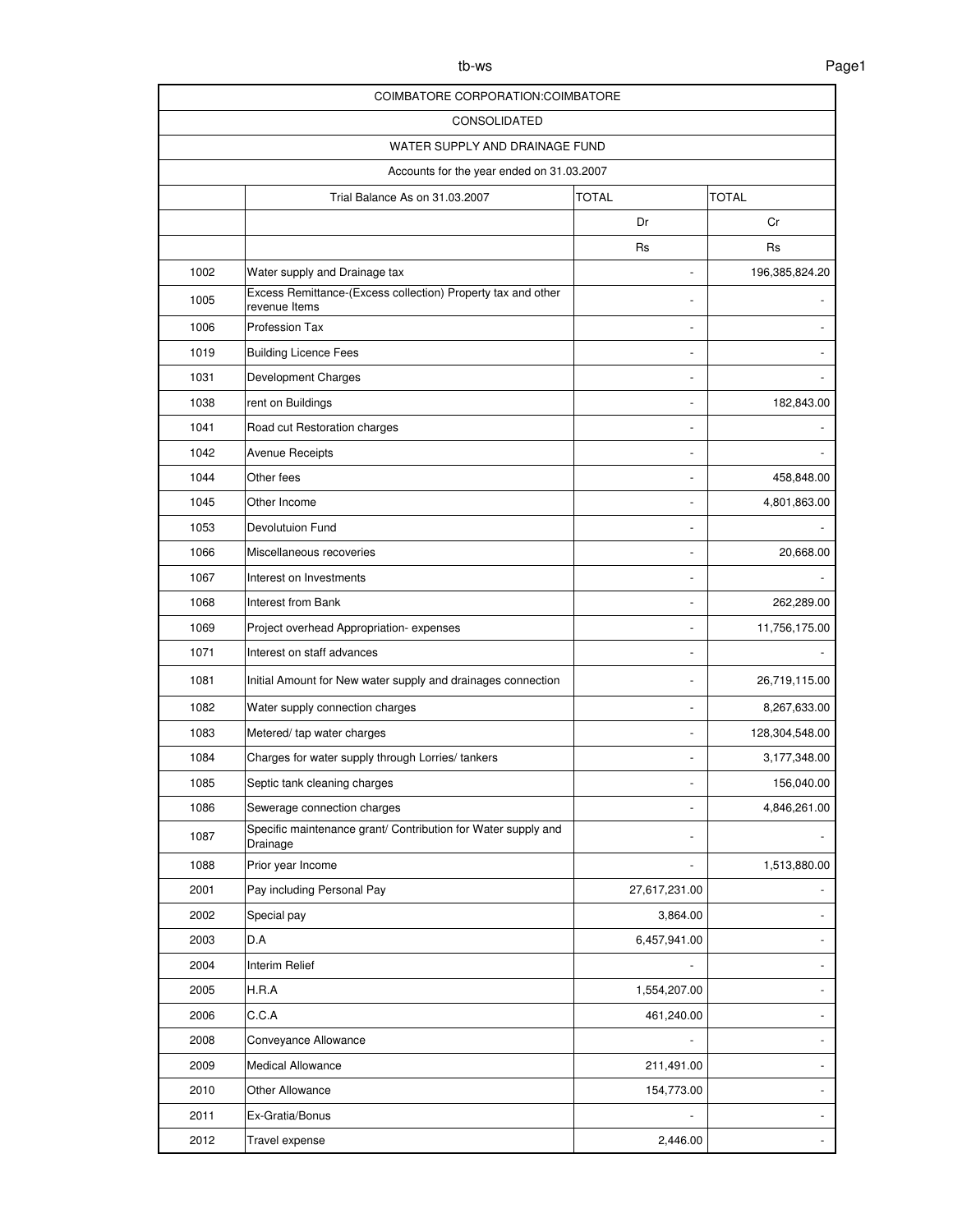| 2015 | <b>Telephone Charges</b>                                                          | 76,621.00      |  |
|------|-----------------------------------------------------------------------------------|----------------|--|
| 2016 | Light Vehicles-Maintenance                                                        |                |  |
| 2018 | <b>Stationery And printing</b>                                                    | 17,119.00      |  |
| 2019 | <b>Advertisement Charges</b>                                                      |                |  |
| 2020 | Other Expenses                                                                    | 59,996.00      |  |
| 2022 | Provision for Doubtful Collection of Revenue Items                                | 80,074,634.00  |  |
| 2026 | <b>Computer Operational Expenses</b>                                              |                |  |
| 2028 | <b>Bank Charges</b>                                                               | 903.00         |  |
| 2029 | Interest on Loans /ways and Means Advance / Overdraft                             | 6,898,777.00   |  |
| 2036 | <b>Audit Fees</b>                                                                 | 222,795.00     |  |
| 2038 | Depreciation                                                                      | 57,217,418.00  |  |
| 2041 | Prior Year Expenses                                                               | 164,208,863.36 |  |
| 2046 | Books and Periodicals and Magazines                                               | 16,300.00      |  |
| 2047 | Postage and Telegrams and fax Charges                                             |                |  |
| 2050 | Repairs and Maintenance of Office Tools and Plants                                |                |  |
| 2051 | <b>Training Programme-Expenses</b>                                                |                |  |
| 2052 | <b>Professional Charges</b>                                                       |                |  |
| 2053 | Pension and Leave Salary Contribution                                             |                |  |
| 2055 | Staff Welfare expenses                                                            |                |  |
| 2070 | Heavy Vehicles- Maintenance                                                       | 1,682,021.00   |  |
| 2073 | Repairs and Building - Buildings                                                  |                |  |
| 2076 | Repairs and Maintenance - Storm Water Drains, Open Drains<br>and Culverts         | 10,573,407.00  |  |
| 2077 | Repairs and Maintenace- Instruments, Plkant and Machinery                         |                |  |
| 2078 | <b>Restoration of Road Cuts</b>                                                   |                |  |
| 2086 | Power charges for sewerage system / pumping Stations                              | 10,918,708.00  |  |
| 2087 | Power charges for Head Water works, Pumping<br>stations/Booster / Stations        | 13,114,893.00  |  |
| 2089 | Maintenace expenses for Street Lights                                             |                |  |
| 2090 | Wages                                                                             | 191,111.00     |  |
| 2101 | <b>Expenses on Sanitary Materials</b>                                             | 2,880.00       |  |
| 2125 | Maintenance expenses- Water supply / Sewerage Works                               | 13,706,977.00  |  |
| 2128 | Royalty                                                                           |                |  |
| 2129 | Maintenance Charges to TWAD Board/ Metr Wat Brd/ Water<br>cess to T.N P. Cont Brd | 116,240,177.00 |  |
| 2130 | Hire charges for supply of waters through private Lorries /<br>Tankers            | 16,680,123.00  |  |
| 3011 | Lease Amount Recoverable Current                                                  |                |  |
| 3013 | Water Supply And Drainage Tax-Receivable-Current                                  | 61,189,223.85  |  |
| 3014 | Water Charges Recoverable-Current                                                 | 45,121,204.00  |  |
| 3015 | Water Charges Recoverable-Arrear                                                  | 30,998,512.00  |  |
| 3017 | Rent on Builldings-Recoverable-Current                                            |                |  |
| 3019 | Water Supply And Drainage Tax-Receivable-Arrears                                  | 272,843,726.55 |  |
| 3025 | Interest Accrued on Fixed Deposit/Dividend due on Shares                          | 610,964.00     |  |
| 3028 | <b>Festival Advance</b>                                                           | 11,521,162.00  |  |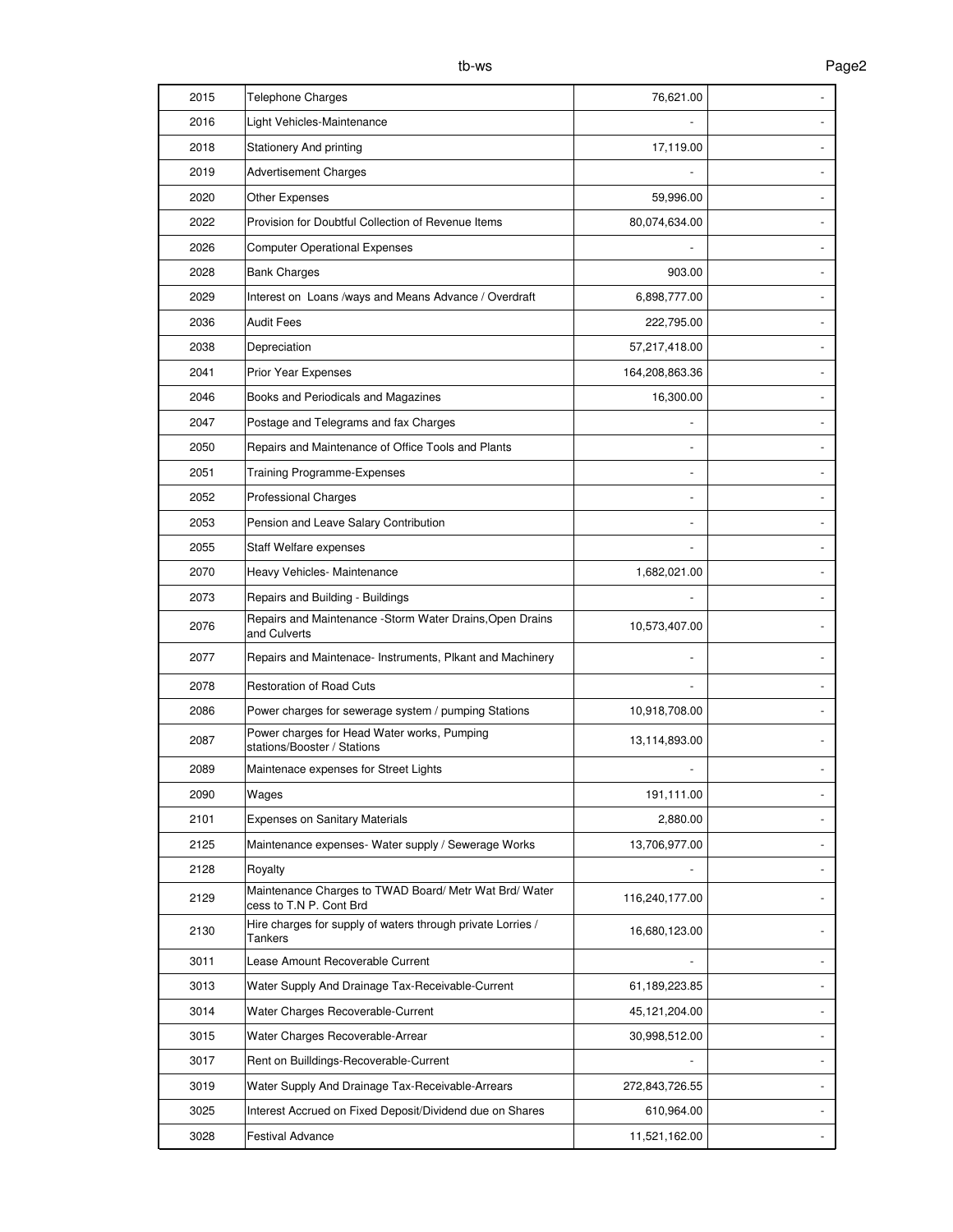| 3029 | Handloom Advance                                          |                |                |
|------|-----------------------------------------------------------|----------------|----------------|
| 3030 | Khadi Advance                                             |                |                |
| 3031 | <b>Education Advance</b>                                  |                |                |
| 3033 | Immediate Relief Advance                                  | 77,996.00      |                |
| 3043 | Motor Cycle Advance                                       |                |                |
| 3044 | Car Advance                                               | 30,037.00      |                |
| 3045 | Marriage Advance                                          | 130,876.00     |                |
| 3046 | House Building Advance                                    |                |                |
| 3047 | Interest on Staff Advances-Recoverable Account            |                |                |
| 3055 | Other Advances- Recoverable                               | 5,176,040.00   |                |
| 3056 | Deposits-Recoverable                                      | 218,547.00     |                |
| 3058 | General Imprest Account                                   | 1,882.53       |                |
| 3059 | Cash Account                                              |                |                |
| 3070 | Fixed deposit                                             | 101,547,228.00 |                |
| 3072 | Miscellaneous recoveries- Receivable                      |                |                |
| 3100 | <b>Interfund Transfers</b>                                |                | 452,510,837.00 |
| 3101 | Land-Gross Block                                          | 5,336,268.00   |                |
| 3102 | <b>Buildings-Gross Block</b>                              | 379,764.00     |                |
| 3105 | Strom water Drains, Open Drains and Culverts- Gross Block | 373,587,047.00 |                |
| 3106 | Heavy Vehicles--Gross Block                               | 269,761.00     |                |
| 3109 | Furniture, Fixtures and Office Equipments- Gross Block    | 237,351.00     |                |
| 3111 | Electrical Installations- Others- Gross Block             | 443,722.00     |                |
| 3112 | Plant And Machineries- Gross Block                        | 13,105,135.00  |                |
| 3118 | <b>Public Fountain</b>                                    | 6,160,488.00   |                |
| 3121 | Projects-in--Progress Account                             | 2,594,158.00   |                |
| 3131 | Advane to TWARD Board/ Metro Water Board                  | 232,041,031.00 |                |
| 3132 | Water Supply Head Works, OHT etc., and Water Supply Mains | 384,045,311.00 |                |
| 3133 | Drains and Sewerage pipes, cobduits, channels etc.,       | 66,095,007.00  |                |
| 3134 | Ground water wells/ Deep Bore-wells                       | 52,783,880.00  |                |
| 3135 | Hand pumps- India Mark II                                 | 32,645.00      |                |
| 3137 | Sullage water removal Tankers                             | 1,680,692.00   |                |
| 3138 | Other Items                                               |                |                |
| 3139 |                                                           | 43,868,298.11  |                |
| 3140 |                                                           | 2,895,926.00   |                |
| 3142 | Under Ground Drainage Scheme -<br>Deposits Bnak           | 16,632,570.00  |                |
| 4001 | Accumulated surplus/deficit                               | 76,017,755.55  |                |
| 4004 | Loans from the Government                                 |                |                |
| 4005 | Loans from HUDCO                                          |                |                |
| 4006 | Loans from TUFIDCO                                        |                | 66,659,717.00  |
| 4007 | Loans from TNUDF                                          |                |                |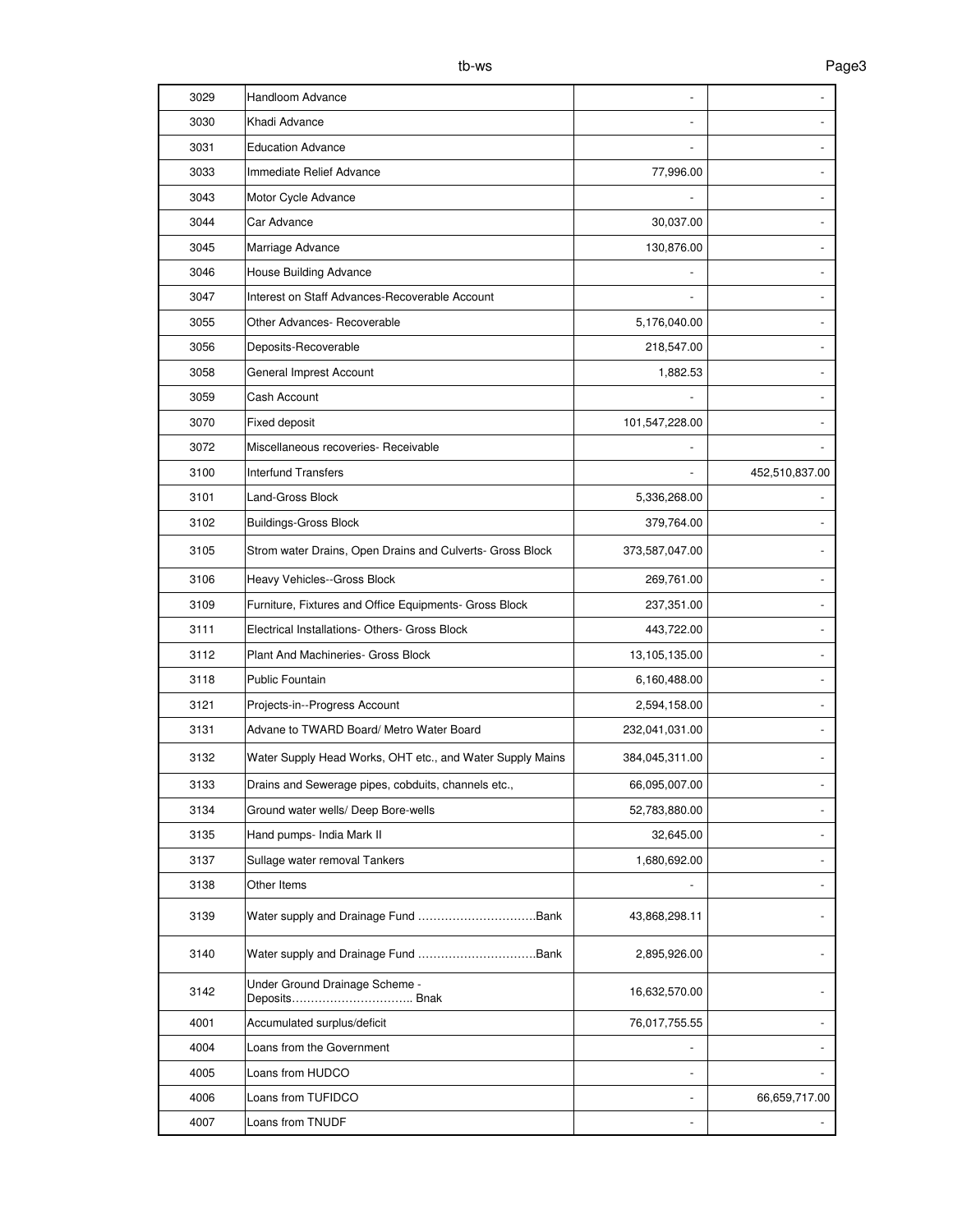| 4008 | Loans fromBank                                                                                |            | 458,978,508.00 |
|------|-----------------------------------------------------------------------------------------------|------------|----------------|
| 4010 | Diversion from other municipal fund                                                           |            |                |
| 4013 | <b>Contributions from Government</b>                                                          |            | 15,635,504.00  |
| 4014 | Grants from the Government                                                                    |            | 24,375,000.00  |
| 4016 | <b>Tender Deposit-Contractors</b>                                                             |            | 58,439,221.00  |
| 4017 | Tender Deposit-Suppliers                                                                      |            |                |
| 4020 | Deposits- others                                                                              |            |                |
| 4021 | <b>Provident Fund Recoveries</b>                                                              |            | 733,021.00     |
| 4022 | Co-operative Society Loan Recoveries                                                          | 495,504.00 |                |
| 4023 | <b>RD Recoveries</b>                                                                          | 70,569.00  |                |
| 4024 | L I C Policy Premium Recoveries                                                               |            | 285,410.00     |
| 4025 | Special Providend Fund-cum-Gradutity Scheme Recoveries                                        |            | 279,958.00     |
| 4026 | FBF/ Group Insurance Sheme Recoveries                                                         |            | 142,980.00     |
| 4027 | External Housing Recoveries-CMA                                                               | 5,564.00   |                |
| 4028 | <b>Deputationist Recoveries</b>                                                               | 100,698.00 |                |
| 4029 | Income Tax deduction at Source from Employees-TDS                                             | 413,534.00 |                |
| 4031 | <b>Court Recoveries</b>                                                                       |            |                |
| 4032 | Subscription to HBA Special FBF                                                               |            | 44,911.00      |
| 4033 | <b>Health Fund Subscription</b>                                                               |            | 224,282.00     |
| 4035 | Income Tax Deduction- Contractors                                                             |            | 326,696.00     |
| 4036 | <b>Other Recoveries</b>                                                                       |            | 1,796,069.00   |
| 4037 | Sales tax and surcharge on sales tax-Payable                                                  |            | 169,509.00     |
| 4039 | Provision for Doubtful collection of revenue items                                            |            | 315,691,949.00 |
| 4044 | Salaries Payable                                                                              |            |                |
| 4045 | Unpaid salries/pension                                                                        |            | 2,944.00       |
| 4047 | <b>Accounts Payable- Contractors</b>                                                          |            | 1,897,361.00   |
| 4048 | <b>Accounts Payable- Suppliers</b>                                                            |            |                |
| 4049 | <b>Accounts Payable- Expenses</b>                                                             |            |                |
| 4050 | Other Payable                                                                                 |            | 1,061,868.00   |
| 4051 | Interest Payable                                                                              |            | 53,905,521.00  |
| 4057 | W.S Maint.Chrgs Pyble to TWARD Brd/ Met. Wat. Brd / wat.<br>Cess pyble to T.N. Poll.Cont. Brd |            | 579,559,511.00 |
| 4058 | Royalty Payable                                                                               |            | 40,914,000.00  |
| 4059 | Hand loom Advance Recoverd- Payable to Co-optex                                               |            | 25,309.00      |
| 4060 | Khadi Advance Recovered Payable to Khadi Board                                                | 45,993.00  |                |
| 4061 | <b>Buildings- Accumulated Depreciation</b>                                                    |            | 74,511.00      |
| 4064 | Storm water drains, Open drains and culverts- Accumulated<br>Depreciation                     |            | 163,476,908.00 |
| 4065 | Heavy Vehicles- Accumulated Depreciation                                                      |            | 205,099.00     |
| 4068 | Furniture, Fixtures and Office Equipments- Accumulated<br>Depreciation                        |            | 202,902.00     |
| 4070 | Electrical Installation- Others-Accumulated depreciation                                      |            | 55,465.00      |
| 4071 | Plant and Amchinery- Accumulated Depreciation                                                 |            | 3,480,375.00   |
| 4080 | <b>Public Fountains- Accumulated Depreciation</b>                                             |            | 1,595,575.00   |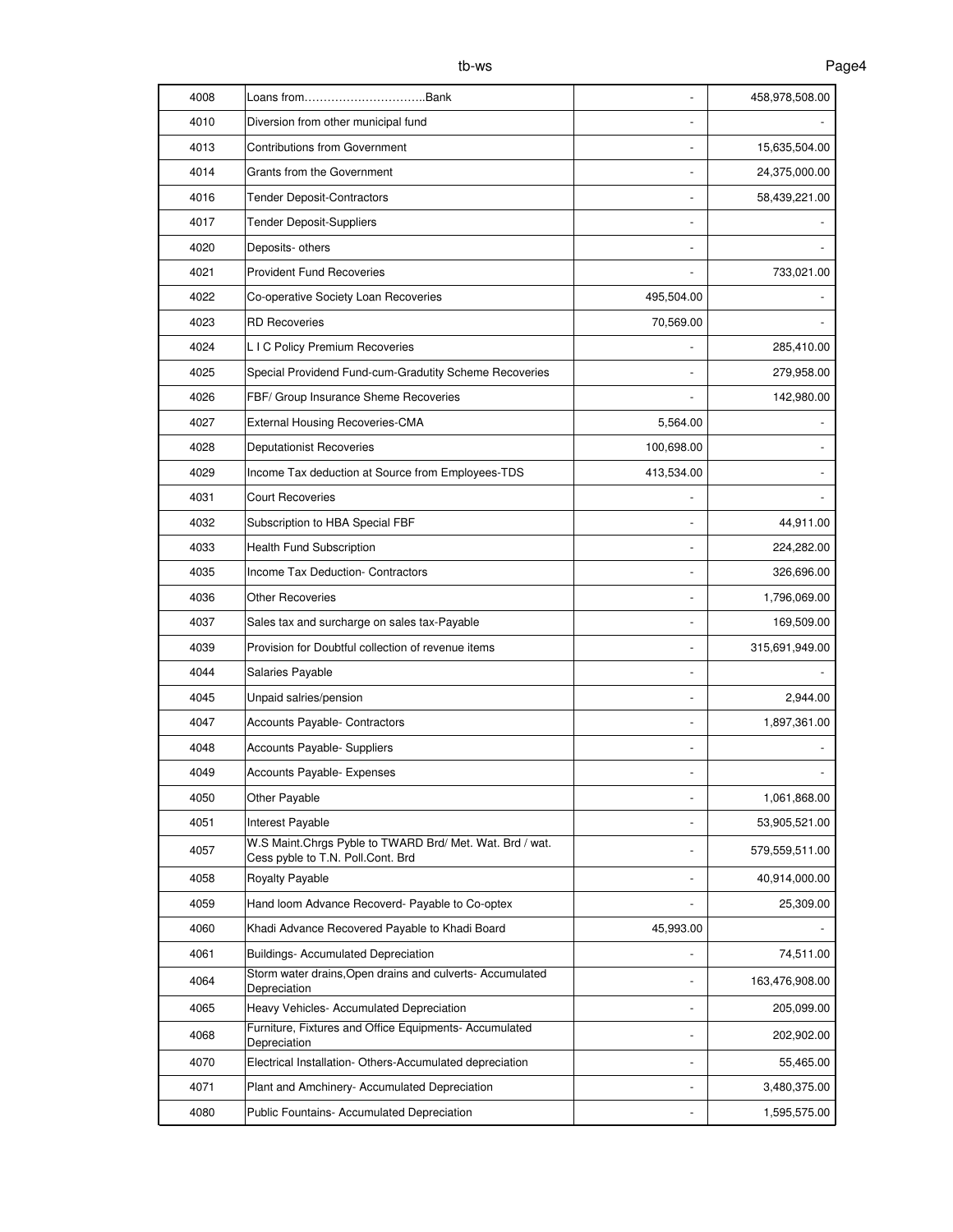| 4081        | Head Works OHT etc., Water Supply Mains-Accumulated<br>Depreciation         |                | 56,213,785.00 |
|-------------|-----------------------------------------------------------------------------|----------------|---------------|
| 4082        | Drainage Sewerage Pipes, conduits etc.,-Accumulated<br>Depreciation         |                | 6,371,532.00  |
| 4083        | Ground Water wells/ Deep Bore wells-Accumulated<br>Depreciation             |                | 7,355,459.00  |
| 4084        | Hand Pumps India Mark II- Accumulated Depreciation                          |                | 26,227.00     |
| 4086        | Sullage water Removal Tankers-Accumulated Depreciation                      |                | 420,173.00    |
| 4088        | Audit Fees payable                                                          |                | 580,799.00    |
| 1045(1)     | Other Income-sundry receipts                                                |                | 3,345,898.00  |
| 1045(2)     | Other income-Spot fine                                                      |                |               |
| 1045(4)     | Other income-Building penalty                                               |                |               |
| 1045(5)     | Other Income-WS penalty                                                     |                |               |
| 1045(6)     | Other IncomeSale of forms                                                   |                |               |
| 1081(1)     | Initial Amount for New water supply and drainages connection                |                | 4,245,806.00  |
| 1081(2)     | Initial Amount for New water supply and drainages connection                |                | 271,017.00    |
| 1081(5)     | Initial Amount for New water supply and drainages connection                |                |               |
| 1081(UGD)   | Initial Amount for New water supply and drainages connection-<br><b>UGD</b> |                | 12,700,685.00 |
| 1082(1)     | Water supply connection charges                                             |                | 361,396.00    |
| 1082(2)     | Water supply connection charges                                             |                | 656,376.00    |
| 1086(1)     | Sewerage connection charges-Dep                                             |                | 549,880.00    |
| 1086(UGD)   | Sewerage connection charges-UGD                                             |                |               |
| 3001(WS)    | Specific Stock Account-(Water Supply materials)                             |                |               |
| 3100-RF(M)  | Interfund Transfers- Revenue Fund-Main                                      |                |               |
| 3100-RF(E)  | Interfund Transfers- Revenue Fund-East                                      | 130,222,254.56 |               |
| 3100-RF(N)  | Interfund Transfers- Revenue Fund-North                                     | 91,457,523.24  |               |
| 3100-RF(S)  | Interfund Transfers- Revenue Fund-South                                     | 57,355,130.45  |               |
| 3100-RF(W)  | Interfund Transfers- Revenue Fund-West                                      | 18,235,725.00  |               |
| 3139(M-UBI) | Water supply and Drainage Fund<br>Bank                                      |                |               |
| 3139(M-IB)  |                                                                             |                |               |
| 3139(E)     | WS and D Fund- Central Bank Of India                                        | ÷,             |               |
| 3139(N)     | WS and D Fund- Union Bank Of India                                          |                |               |
| 3139(S)     | WS and D Fund- Indian Bank                                                  |                |               |
| 3139(SBI)   | WS and D Fund- State bank Of India                                          | $\overline{a}$ |               |
| 3139(W)     | WS and D Fund- Canara Bank                                                  |                |               |
| 3140(E)     | WS and D Fund- Central Bank Of India-Dep                                    |                |               |
| 3140(N)     | WS and D Fund- Union Bank Of India-Dep Bank                                 |                |               |
| 3140(S)     | WS and D Fund- Indian Bank-Dep Bank                                         |                |               |
| 3140(W)     | WS and D Fund- Canara Bank-Dep Bank                                         |                |               |
| 4077        | Inter Zonal Transfer Account                                                | 401,458,873.45 |               |
| 4077-RF(M)  | Inter Zonal Transfer Account-Revenue Fund-Main                              |                |               |
| 4077-RF(N)  | Inter Zonal Transfer Account-Revenue Fund-North                             |                |               |